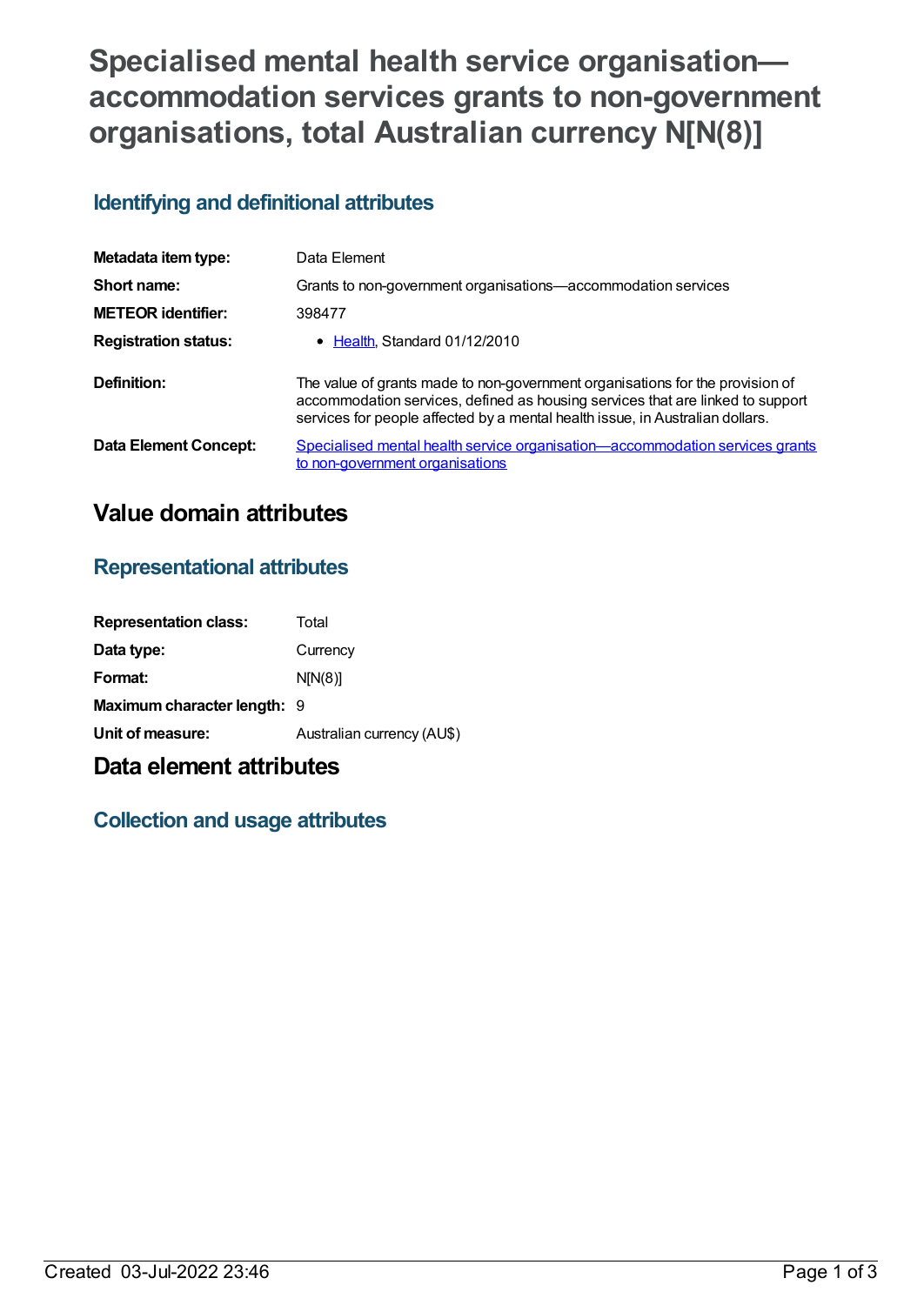| Guide for use:                                                  | Where the exact dollar amount, for accommodations services as a whole, is unable<br>to be provided an estimate should be derived from available local information.                                                                                                                                                                                                                                                                                                                                                                                                                                                                                                                                                                                                                                                                                                                                                                                                                                                                                                                                                                                                                                                                                                                                                                                                                                                                                                                  |  |
|-----------------------------------------------------------------|-------------------------------------------------------------------------------------------------------------------------------------------------------------------------------------------------------------------------------------------------------------------------------------------------------------------------------------------------------------------------------------------------------------------------------------------------------------------------------------------------------------------------------------------------------------------------------------------------------------------------------------------------------------------------------------------------------------------------------------------------------------------------------------------------------------------------------------------------------------------------------------------------------------------------------------------------------------------------------------------------------------------------------------------------------------------------------------------------------------------------------------------------------------------------------------------------------------------------------------------------------------------------------------------------------------------------------------------------------------------------------------------------------------------------------------------------------------------------------------|--|
|                                                                 | Where data are unavailable on grant amounts for specific service types, the value<br>of grants not allocatable to specific service types should be reported under the<br>Specialised mental health service organisation-other and unspecified mental<br>health services grants to non-government organisations, total Australian currency<br>N[N(8)] data element.                                                                                                                                                                                                                                                                                                                                                                                                                                                                                                                                                                                                                                                                                                                                                                                                                                                                                                                                                                                                                                                                                                                  |  |
|                                                                 | Accommodation services are subcategorised into 5 subtypes:                                                                                                                                                                                                                                                                                                                                                                                                                                                                                                                                                                                                                                                                                                                                                                                                                                                                                                                                                                                                                                                                                                                                                                                                                                                                                                                                                                                                                          |  |
|                                                                 | 1. Crisis/interim accommodation - Short-term accommodation which may be<br>staffed up to 24 hours a day, seven days a week for people affected by a<br>mental health issue. Accommodation is residential/facility based with an<br>average of 4-8 beds. Length of stay is generally limited to a maximum of<br>three months.<br>2. Transitional supported accommodation - Short to medium-term<br>accommodation (3-12 months) that is provided in a residential/facility based<br>setting.<br>3. Headleasing - Provides a supportive landlord service that assists tenants to<br>access and maintain suitable accommodation and maintains their tenancies<br>and which is linked to support.<br>4. Residential rehabilitation - Short to long-term residential/facility based<br>accommodation provided to people with high needs. Staff support is<br>provided.<br>5. Long-term supported accommodation - Secure/tenured long-term<br>accommodation with staff support as necessary or desired.<br>Note: If any of the above accommodation services are staffed by mental health<br>trained staff for at least 50 hours per week with at least 6 hours staffing on any<br>single day, the accommodation services and their associated expenditure should<br>be reported as a residential mental health care service. For information on what<br>constitutes a residential service setting, please refer to the glossary item for<br><b>Residential mental health care service.</b> |  |
| <b>Collection methods:</b>                                      | Grants for accommodation services are to be reported at the lowest statistical unit<br>level at which the expenditure occurred (state/territory or region), and should not be<br>counted at more than one level.                                                                                                                                                                                                                                                                                                                                                                                                                                                                                                                                                                                                                                                                                                                                                                                                                                                                                                                                                                                                                                                                                                                                                                                                                                                                    |  |
| <b>Source and reference attributes</b>                          |                                                                                                                                                                                                                                                                                                                                                                                                                                                                                                                                                                                                                                                                                                                                                                                                                                                                                                                                                                                                                                                                                                                                                                                                                                                                                                                                                                                                                                                                                     |  |
| <b>Submitting organisation:</b><br><b>Relational attributes</b> | Australian Institute of Health and Welfare                                                                                                                                                                                                                                                                                                                                                                                                                                                                                                                                                                                                                                                                                                                                                                                                                                                                                                                                                                                                                                                                                                                                                                                                                                                                                                                                                                                                                                          |  |
| <b>Related metadata</b><br>references:                          | Supersedes Specialised mental health service organisation-accommodation<br>services grants to non-government organisations, total Australian currency NJN(8)]                                                                                                                                                                                                                                                                                                                                                                                                                                                                                                                                                                                                                                                                                                                                                                                                                                                                                                                                                                                                                                                                                                                                                                                                                                                                                                                       |  |
|                                                                 | • Health, Superseded 01/12/2010                                                                                                                                                                                                                                                                                                                                                                                                                                                                                                                                                                                                                                                                                                                                                                                                                                                                                                                                                                                                                                                                                                                                                                                                                                                                                                                                                                                                                                                     |  |
|                                                                 | See also Specialised mental health service organisation-other and unspecified<br>mental health services grants to non-government organisations, total Australian<br>currency N[N(8)]                                                                                                                                                                                                                                                                                                                                                                                                                                                                                                                                                                                                                                                                                                                                                                                                                                                                                                                                                                                                                                                                                                                                                                                                                                                                                                |  |
|                                                                 | • Health, Standard 07/12/2005                                                                                                                                                                                                                                                                                                                                                                                                                                                                                                                                                                                                                                                                                                                                                                                                                                                                                                                                                                                                                                                                                                                                                                                                                                                                                                                                                                                                                                                       |  |